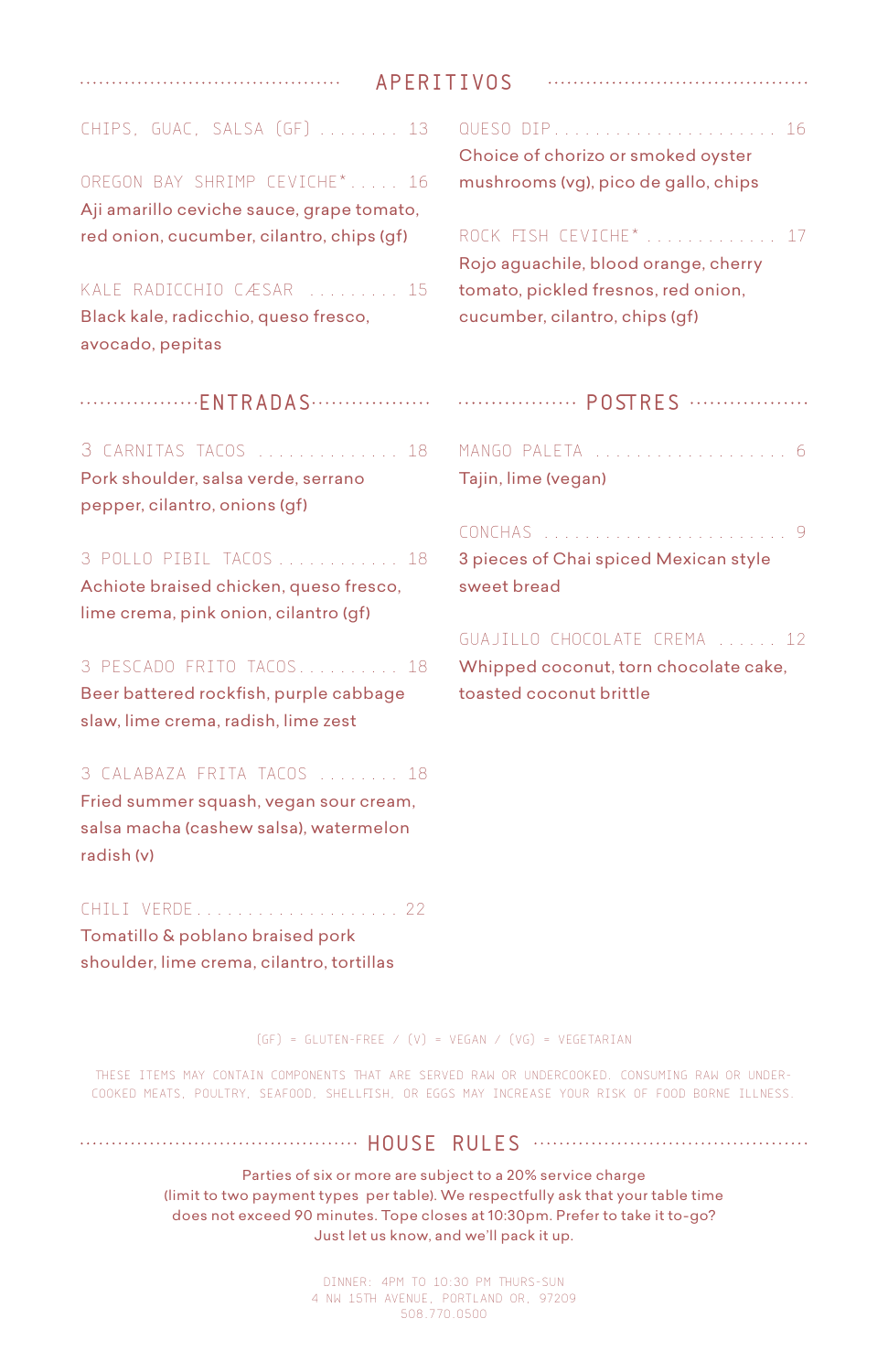## **AGAVE SPIRITS**

#### TEQUILA MEZCAL

## TEQUILA BLANCO

## Oven roasted, tahona, rainwater fermented

| LUNAZUL BLANCO  8            |  |
|------------------------------|--|
| BATANGA BLANCO 9             |  |
| PATRON SILVER  10            |  |
| ARTENOM 1579 BLANCO  16      |  |
| FUENTASECA CONSECHA 25       |  |
| SAN MATIAS TAHONA BLANCO  13 |  |

## TEQUILA REPOSADO

## Oven roasted, barrel aged

| BATANGA REPOSADO  12           |  |
|--------------------------------|--|
| PATRON REPOSADO  12            |  |
| ARTENOM 1414 REPOSADO  20      |  |
| TEQUILA OCHO REPOSADO  19      |  |
| SAN MATIAS TAHONA REPOSADO  16 |  |

## HERRADURA DOUBLE BARRELL

|                    | BARREL REPOSADO  17                     |  |  |
|--------------------|-----------------------------------------|--|--|
|                    | 11 month primary aging, finished in 2nd |  |  |
| barrel for 1 month |                                         |  |  |
|                    | Hand selected for Tope                  |  |  |

#### TEQUILA ANEJO

100% Agave, extended barrel aging clay fermwentation, clay still

| GRAN CENTENARIO  9             |
|--------------------------------|
| PATRON ANEJO 12                |
| PASOTE ANEJO  15               |
| SIETE LEGUAS 15                |
| ROCA PATRON ANEJO  18          |
| FUENTASECA RESERVA (ANEJO)  65 |
| EL TESORO PARADISO  28         |
| GRAN PATRON PIEDRA  107        |

| AMARAS CUPREATA  16 |  |  |  |  |  |  |  |
|---------------------|--|--|--|--|--|--|--|
| UNION 11            |  |  |  |  |  |  |  |
| UNION EL VIEJO 16   |  |  |  |  |  |  |  |
| EL JOLGORIO 33      |  |  |  |  |  |  |  |
| LEYENDA  24         |  |  |  |  |  |  |  |

#### MEZCAL COLLECTIONS

| copper still |                                  |  |
|--------------|----------------------------------|--|
|              | Espadin, Oaxaca, tahona crushed, |  |
|              | ALIPUS SAN MIGUEL SOLA  19       |  |
|              | ALIPUS SANTA ANA DEL RIO 18      |  |
|              | ALIPUS SAN LUIS 16               |  |

| BANHEZ ESPADIN 9                                                                                                |  |
|-----------------------------------------------------------------------------------------------------------------|--|
| BANHEZ TOBALA  33                                                                                               |  |
| BANHEZ TEPEZTATE 35                                                                                             |  |
| BANHEZ JABALI  22                                                                                               |  |
| BANHEZ MEXICANO  25                                                                                             |  |
| Barril, Oaxaca, tahona crushed,                                                                                 |  |
| the contract of the contract of the contract of the contract of the contract of the contract of the contract of |  |

#### copper still

|  | BOZAL CASTILLA ENSAMBLE  12       |  |
|--|-----------------------------------|--|
|  | BOZAL CASTILLA BORREGO  34        |  |
|  | BOZAL CASTILLA RESERVA 34         |  |
|  | BOZAL PECHUGA  35                 |  |
|  | Castilla, Oaxaca, tahona crushed, |  |
|  |                                   |  |

|  | DEL MAGUEY MINERO  19            |  |
|--|----------------------------------|--|
|  | DEL MAGUEY CHICHICAPA 22         |  |
|  | DEL MAGUEY SANTO DOMINGO ALB  23 |  |
|  | DEL MAGUEY ARROQUENO  33         |  |
|  | DEL MAGUEY ESPADIN  29           |  |
|  | DEL MAGUEY 100% TOBALA  35       |  |
|  | Oaxaca, hand crushed, clay still |  |

|  | Oaxaca, tahona crushed, copper still |                          |  |
|--|--------------------------------------|--------------------------|--|
|  |                                      | MEZCAL VAGO MEXICANO  33 |  |
|  |                                      | MEZCAL VAGO ENSAMBLE  26 |  |